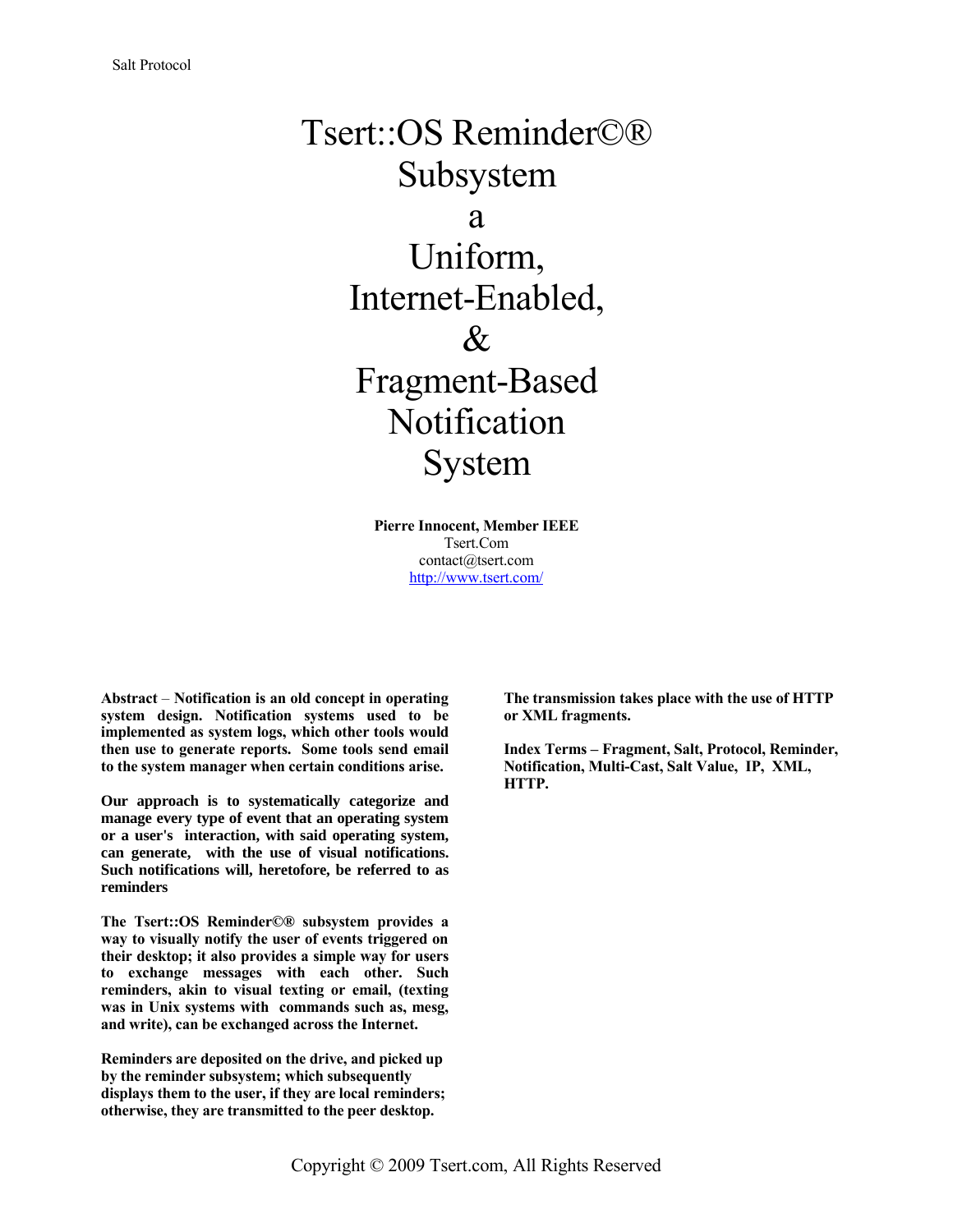## **I. Introduction**

# **The use of notifications is as old as the Unix system.**

Notifications have been mostly used, to warn system administrators of probable, or possible problems with their installation. These notifications usually took the form of crafted emails to the system administrator, who then had to examine the system logs, in order to fix the problem.

#### *A. Old Approach*

The old approach, usually, addressed events related to the operating system and peripherals; and less events related to the user's interaction with the system. And logs, because of the lack of a uniform logging methodology, could not easily be used to track problems in a uniform manner.

Except for the kernel logging facilities, each application found their own way to track reminder type pieces of information. But, unfortunately, even the system logging (syslog) facilities are not used in a uniform manner and do not provide an easy way to display the logged information visually.

### **II. Solution**

ur approach uses visual and text-based reminders. A reminder is a set of entries clearly identifying its type, its source or sender, its creation time, the cause which triggered its creation (subject for email reminders, and purpose for document reminders), its destination, an optional icon name, a display attribute entry, an optional command or request entry, an optional status entry for the command or request, its urgency level, an optional **url** pointing to the full content of the information which triggered the notification, and a text body.

Applications **may** use either the **cause**, **purpose**, or **subject** entry in reminders of any type. The **command** or **request** entry, as well as, the **status** entry are optional.

Every application or daemon, must use the same API to communicate with the reminder subsystem. The API uses **XML/HTML** fragments or **HTTP POST** submissions, and transmits the reminders through **TCP/UDP** connections to peer subsystems. **HTTP GET** and **PUT** may be used for transmission of fragments on **UDP** connections.

#### *A. Fragments*

Fragments are sections of text that start and end with an **SGML**-like tag. **SGML** is the precursor language of **HTML**, **XML**, and other derivatives. Fragments are seen as just another **Content-Type** (**fgr/html, fgr/xml, fgr/cfg, fgr/xml+rmr**, **fgr/html+rmr**, etc.); and obey the same cache semantics as other content types.

An **XML/HTML** reminder fragment may contain, a SALT load<sup>[1](#page-1-0)</sup>. Fragments may be encrypted with the peer''s or user's public key. They may be prepended with a set of **HTTP** headers for transmission.

When a peer receives a **UDP** fragment, it must first examine whether it is just an **XML/HTML** fragment, or an **HTTP PUT** request, specifying a **content type** of reminder fragment.

Fragments sent on **TCP** connections must always use the **HTTP** protocol, and the fragment or www-urlencoded **content type**.

**HTML** fragments are delimited by the **OBJECT** tag; and has style attributes, such as **display** and **trigger**. The object is of type **reminder**, and can be instantiated on your desktop as an applet.

# **III. Reminders**

Reminders, as described above, are pieces of text data, used to notify users of events related to their desktop or installation. There are several types of reminders used in our operating system; they are as follows:

- 1. the Application reminder.
- 2. the Email reminder.
- 3. the Task reminder.
- 4. the Document reminder.
- 5. the Search reminder.
- 6. the Device reminder.
- 7. the Network reminder.
- 8. The Synchronisation reminder.
- 9. User-Defined reminder.

The urgency level of reminders is as follows:

- 1. Information
- 2. Urgency
- 3. Warning
- 4. Criticality

<span id="page-1-0"></span><sup>&</sup>lt;sup>1</sup>See the Salt protocol white paper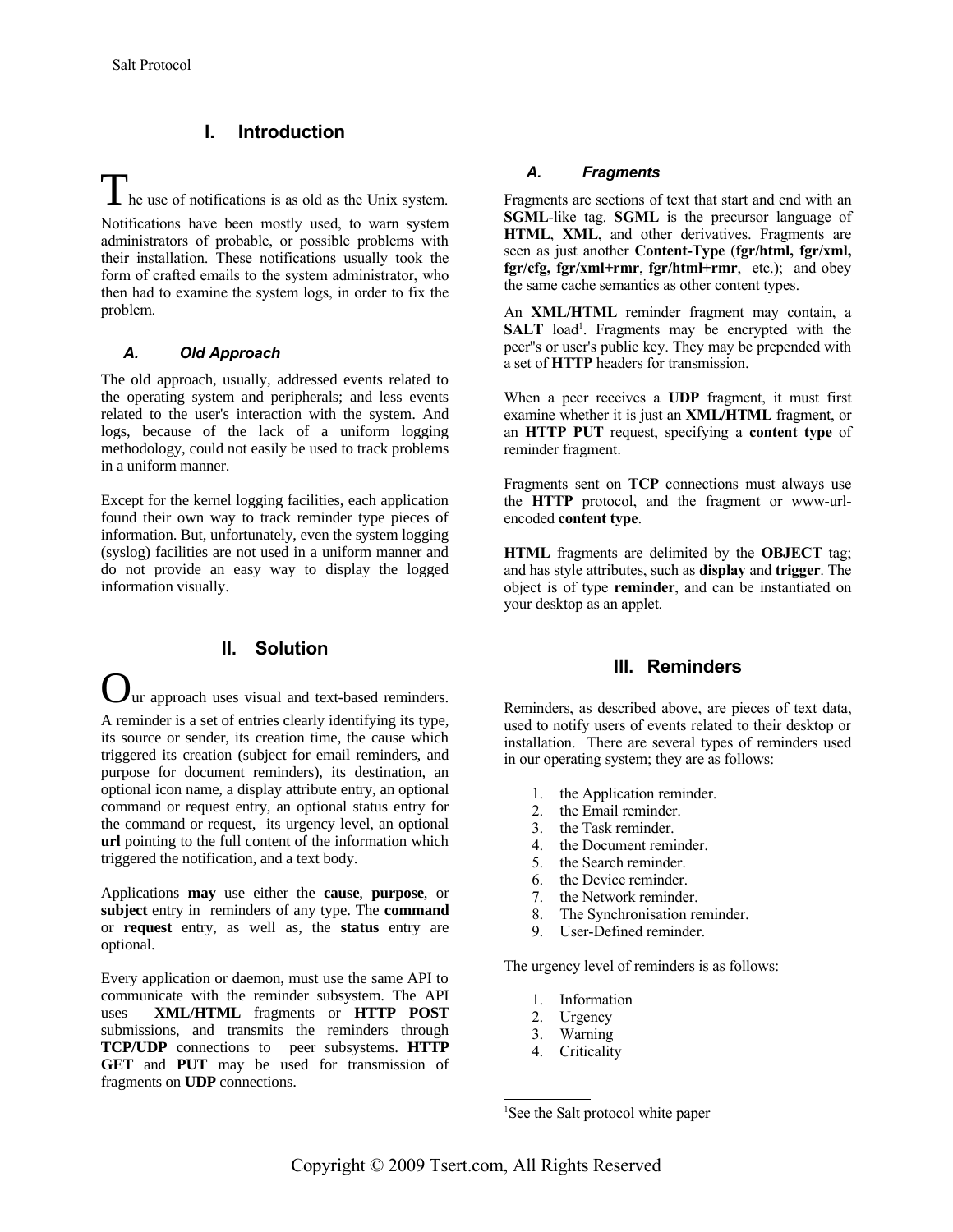#### *A. Application Reminders*

Application reminders are used, by applications installed on your system, to convey information, that they cannot otherwise convey with other reminders. The information **must** be of the type that is specific to the application itself; for example, a database engine may relate some information to the user, about a problem, that is not document or query related.

#### *B. Email Reminders*

Email reminders are short pieces of text sent to a peer, instead of a full-blown email. The text of the reminder can be scanned and the information stored by calendaring and PIM type applications. The reminder is seen as **visual texting**, used to inform a given user, about something to do, to remember, or to remember to do, etc..

The XML schema of an email reminder fragment is the same as that of a basic reminder; except for the **cause** entry, which becomes the **subject** entry in email reminders, and the **purpose** entry in document reminders.

#### *C. Task Reminders*

A task is a process that is instantiated on a given schedule,. In most operating systems, they usually are shell scripts that are written do to miscellaneous chores on your installation. Task reminders must always indicate the status of the completion of their task; and optionally their instantiation time. Email clients that can be scheduled to retrieve emails, are seen as such tasks.

#### *D. Document reminders*

Document reminders are used to track the status of certain documents that are accessed in collaborative environments. They are used to track information such as creation, opening, modification, and closure time.

A user may want to know, when a given **restricted** document is being accessed or modified.

#### *E. Search Reminders*

Search reminders are used to tell the user when certain queries, scheduled or not, are successful or not. An information retriever task may be instantiated at regular intervals to retrieve data on the internet; and inform you when certain data have been retrieved.

An email client acting as a task may use the search type of reminder; but **must** clearly indicate itself, a **task**, as the source of the reminder.

#### *F. Device Reminders*

Device reminders are used by applications or the kernel to indicate when certain devices are being accessed. Devices, as file system entries, can be created, mounted, and accessed for reading or writing. Kernel or applications **may** choose to indicate when certain devices are being accessed; or use the display attribute of **none,** to indicate that the reminder should simply be logged.

#### *G. Networking Reminders*

Network or networking reminders are used to inform the user about events happening with their installation's network stack. Information about any event related to the network stack, such as firewall events, network intrusion, off-line nodes in your Local Area Network (LAN), may be conveyed to the user through network reminders.

#### *H. Synchronisation Reminders*

Synchronisation reminders are specific to our operating system. They are used to inform the user when a given host has properly completed a network handshake, with their installation, using the **SALT** protocol. They are also are used to tell the user, about peers not providing the proper **SALT** setting to establish a connection.

Synchronisation reminders may be also be typed as network reminders.

#### *I. Urgency level*

The four urgency levels are information, warning, urgency, and criticality. An information notification is related to information which does not have to be accessed or referenced immediately, such as normal email, system and device events, etc..

A warning notification has essentially the same urgency as information notifications; except that they reference information, about **non-critical failures** of commands or requests, which may be of use to a user or system administrator.

An urgent notification is required to be moved to the front of the display queue. Such notifications **must** be about information that a user or system administrator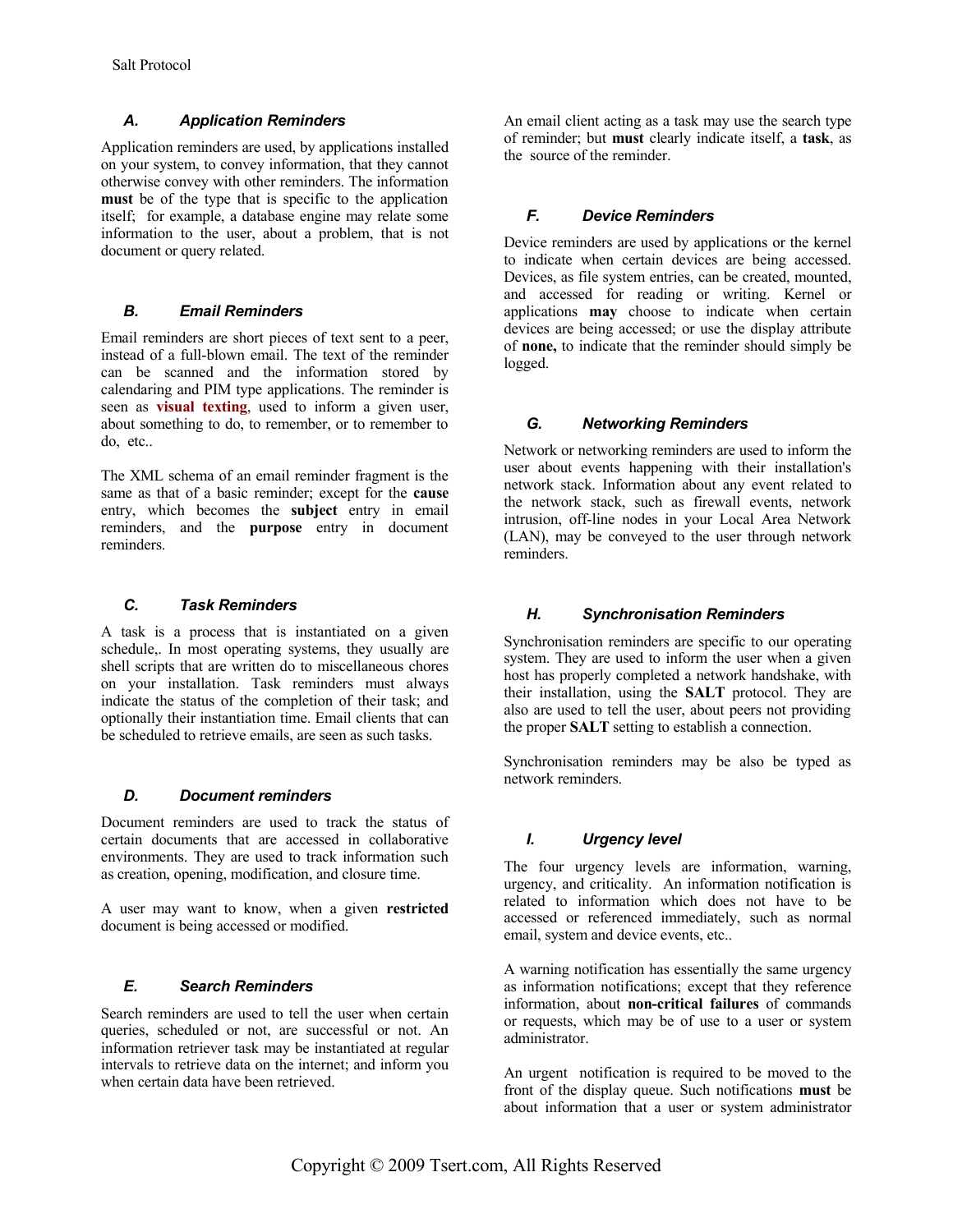must see without delay, regardless of source, cause, purpose, or subject.

Critical notifications are related to failures of some sort, such as system, device, or network failures, which need **immediate** attention. They also **must** be moved to the front of the display queue. Such notifications **should** be tracked in a database for a trace of events emanating from their particular source.

# **IV. Reminder subsystem**

The purpose of a reminder subsystem is to centralize the point of access and delivery of reminders. It is to mainly ensure the proper display of reminders; and their storage in user-specified databases.

Only **critical** notifications can override relevancy triggers (next section), and the display attribute of **none**; and they can only be restricted by the subsystem itself, if they become incessant.

#### *A. Relevancy*

Relevancy is the criteria which must be satisfied by the reminder subsystem. It must be able to deliver and display only notifications that are relevant to the user.

The user is **required** to specify the types of events, for which notifications are to be displayed. The user must indicate the type of events, their source, the request or command which triggered it, and optionally some keywords related to subject, purpose, cause, or content of the text body.

A simple database of these notification relevancy triggers is kept for each user. The design and development of such databases is left to the implementer's choice.

#### *B. Overload*

To prevent the user from being overloaded by needless notifications, despite the use of relevancy triggers; the subsystem schedules the display of notifications on thirty second intervals. Each notification **must** be displayed for no more than 12 seconds; and no less than 5 seconds.

When the subsystem detects that a given source is sending spurious, frequent, or repetitive notifications; it can disallow the reception of any more notifications from said source. The user is **a-priori** notified and asked to confirm such firewall-like action.

# **V. Conclusion**

ur approach gives applications developers, a method to store and manage system and user notifications in a uniform manner. These notifications or reminders, stored in a database or as search indices, can subsequently be easily accessed and referenced for information about the prior or current state of a given installation.

Also, our approach allows users to exchange information that can be tracked through PIM type applications; the same way email information may be scanned and tracked.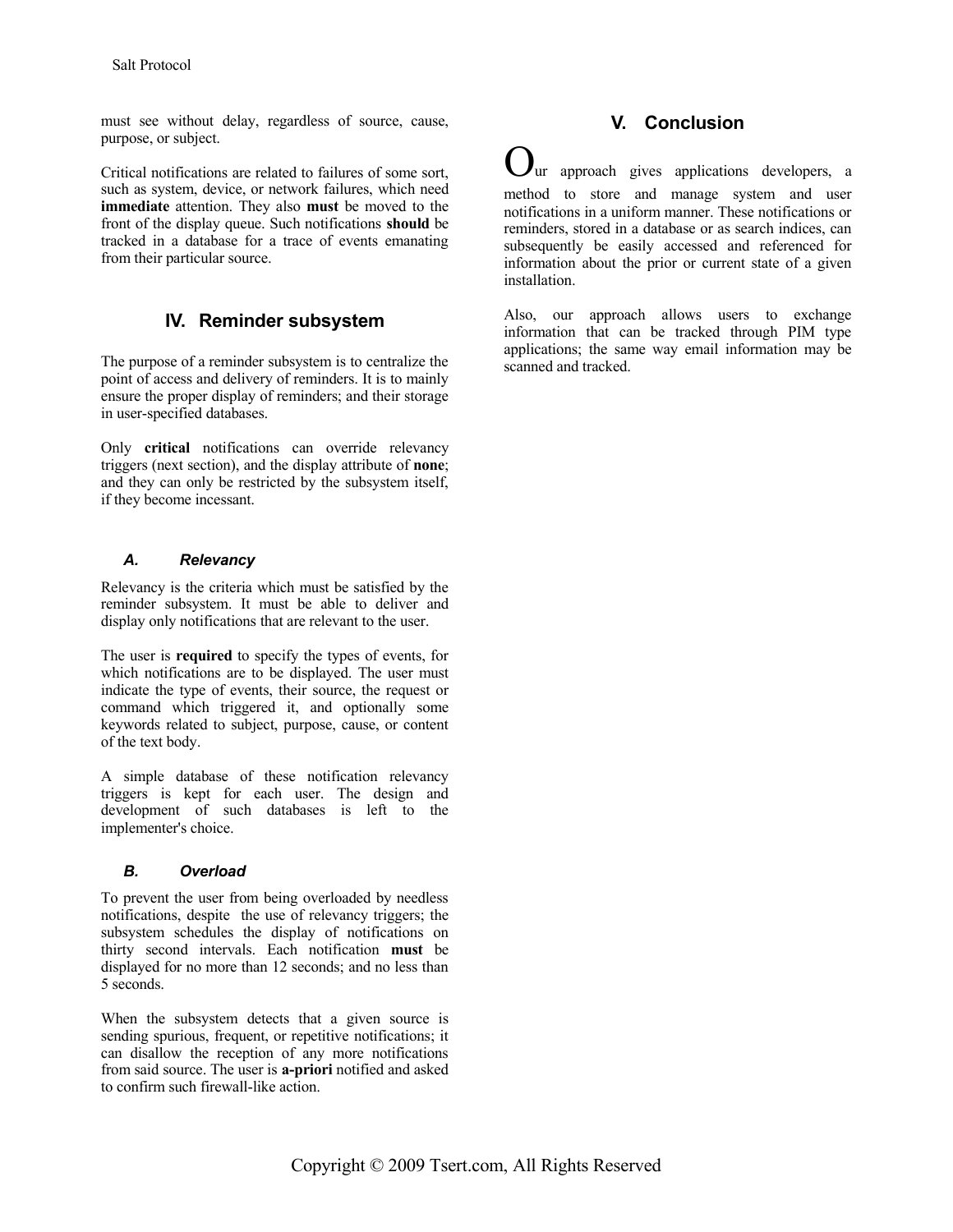# **VI. Appendix A**

 $\leq$ ?xml version="1.0" encoding="UTF-8"?> <!DOCTYPE tsert:reminder [ <!ENTITY copyright "Copyright 2008-2009, Tsert.com, All Rights Reserved.">

<!ELEMENT reminder:notification (

( reminder:source | reminder:sender ) ( reminder:cause | reminder:purpose | reminder:subject ) ? ( ( reminder:request | reminder:command ) ? reminder:destination reminder:creation-time reminder:image ? reminder:resource ? reminder:text

)>

<!ELEMENT reminder:source (#PCDATA)> <!ELEMENT reminder:sender (#PCDATA)> <!ELEMENT reminder:cause (#PCDATA)> <!ELEMENT reminder:purpose (#PCDATA)> <!ELEMENT reminder:subject (#PCDATA)> <!ELEMENT reminder:request (#PCDATA)> <!ELEMENT reminder:command (#PCDATA)> <!ELEMENT reminder:destination (#PCDATA)> <!ELEMENT reminder:creation-time (#PCDATA)> <!ELEMENT reminder:image EMPTY> <!ELEMENT reminder:resource EMPTY> <!ELEMENT reminder:text (#PCDATA)>

<!ATTLIST reminder:notification type ( task|app|search|device|network|email|synchro|doc|CDATA )> <!ATTLIST reminder:notification urgency ( info|warning|urgent|critical ) "info"> <!ATTLIST reminder:notification display ( none|fade-in|zoom-in|slide|scroll|static ) "static">

<!ATTLIST reminder:request status ( success|failure|cancelled|completed )>

<!ATTLIST reminder:command status ( success|failure|cancelled|completed )>

<!ATTLIST reminder:resource url CDATA #REQUIRED>

<!ATTLIST reminder:image src CDATA #REQUIRED>

]>